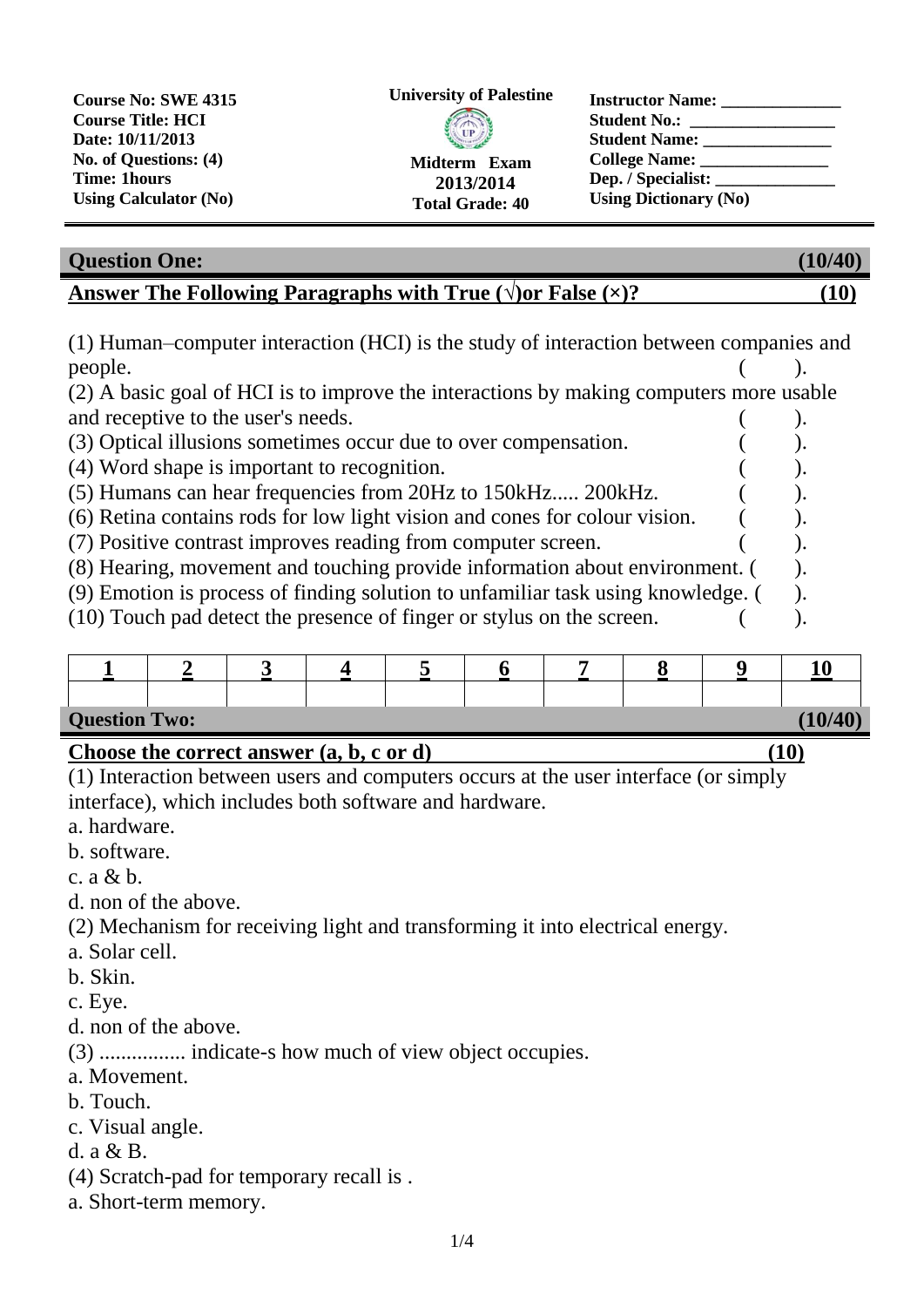**Course No: SWE 4315 Course Title: HCI Date: 10/11/2013 No. of Questions: (4) Time: 1hours Using Calculator (No)**

**University of Palestine**



**Total Grade: 40**

**Instructor Name: \_\_\_\_\_\_\_\_\_\_\_\_\_\_ Student No.: \_\_\_\_\_\_\_\_\_\_\_\_\_\_\_\_\_ Student Name: \_\_\_\_\_\_\_\_\_\_\_\_\_\_\_ College Name: \_\_\_\_\_\_\_\_\_\_\_\_\_\_\_** Dep. */ Specialist:* **Using Dictionary (No)**

| b. Long-term memory.                                                         |
|------------------------------------------------------------------------------|
| c. Buffer memory.                                                            |
| d. a & b.                                                                    |
| $(5)$ right intention, but failed to do it right.                            |
| a. slips.                                                                    |
| b. mistakes.                                                                 |
| c. wrong intention.                                                          |
| d. $a & c$ .                                                                 |
| $(6)$ number of pixels on screen (width x height)                            |
| a. Aspect Ratio.                                                             |
| b. Resolution.                                                               |
| c. Brightness.                                                               |
| d. Color depth.                                                              |
|                                                                              |
| a. Led Color Display.                                                        |
| b. Light Crystal Display.                                                    |
| c. Liquid crystal displays.                                                  |
| d. Liquid Color Diode.                                                       |
| (8) Specifies an action at interface occurs at                               |
| a. data collection stage.                                                    |
| b. execution stage.                                                          |
| c. evaluation stage.                                                         |
| d. all of the above.                                                         |
| $(9)$ User intentions                                                        |
| a. translated into actions at the interface and alterations of system state. |
| b. reflected in the output display.                                          |
| c. interpreted by the user                                                   |
| d. all of the above.                                                         |
| (10) Abowd and Beale framework is extended to                                |
| a. Schneider's model.                                                        |
| b. Norman's model.                                                           |
| c. Beal's Model                                                              |
| d. non of the above.                                                         |
|                                                                              |

|  |  | $\sqrt{5}$ |  |  |  |
|--|--|------------|--|--|--|
|  |  |            |  |  |  |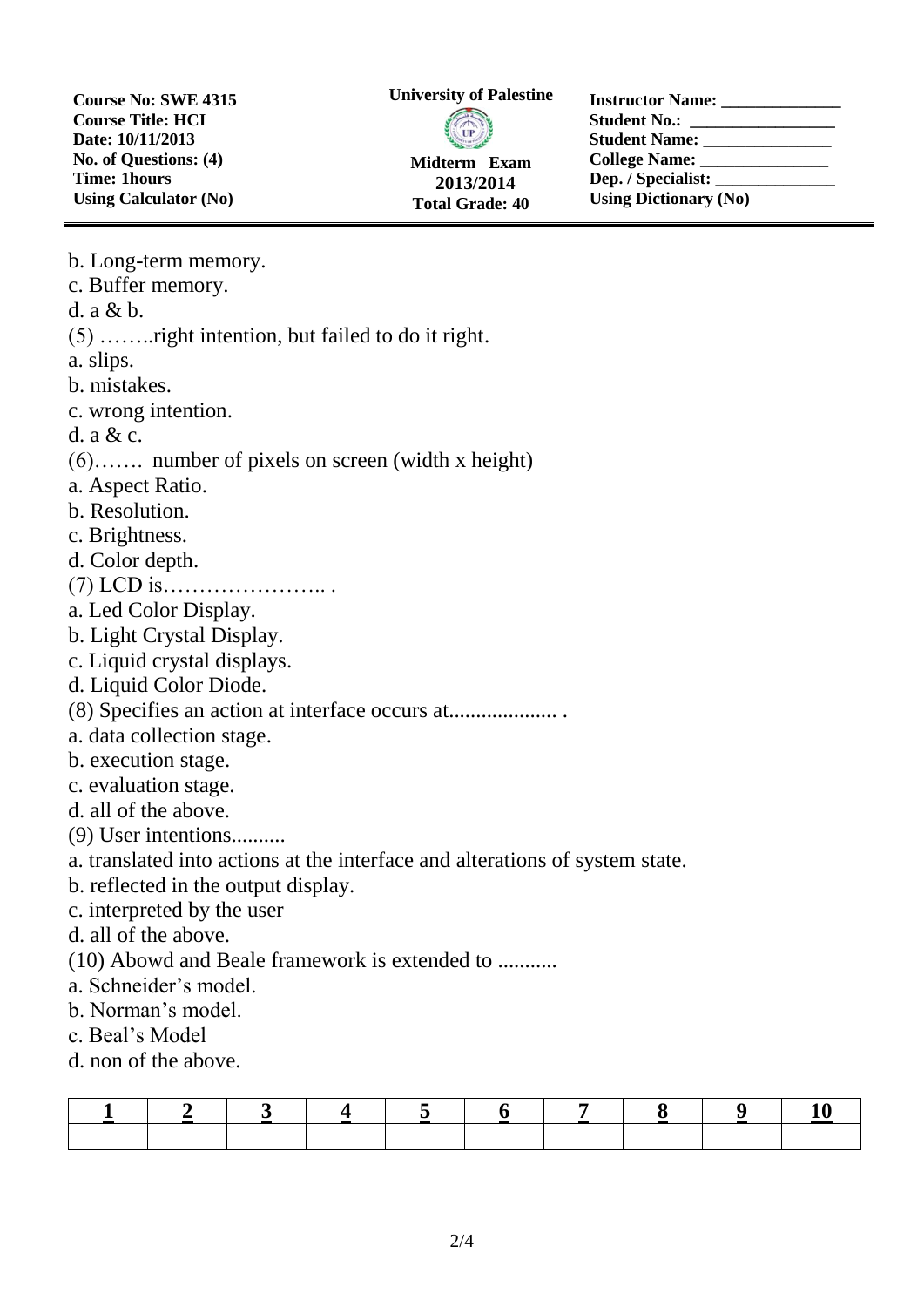**Course No: SWE 4315 Course Title: HCI Date: 10/11/2013 No. of Questions: (4) Time: 1hours Using Calculator (No)**

## **University of Palestine**

**Midterm Exam 2013/2014 Total Grade: 40**

**Instructor Name: \_\_\_\_\_\_\_\_\_\_\_\_\_\_ Student No.: \_\_\_\_\_\_\_\_\_\_\_\_\_\_\_\_\_ Student Name: \_\_\_\_\_\_\_\_\_\_\_\_\_\_\_ College Name: \_\_\_\_\_\_\_\_\_\_\_\_\_\_\_ Dep. / Specialist: \_\_\_\_\_\_\_\_\_\_\_\_\_\_ Using Dictionary (No)**

## **Question Three: (15/40)**

**A): State the basic stages in vision, then write the sequence steps in one stage. (5/10)**

**B): State the stages developments for: (6/10)** *Printer's type:*

*Storage devices:*

*Monitors:*